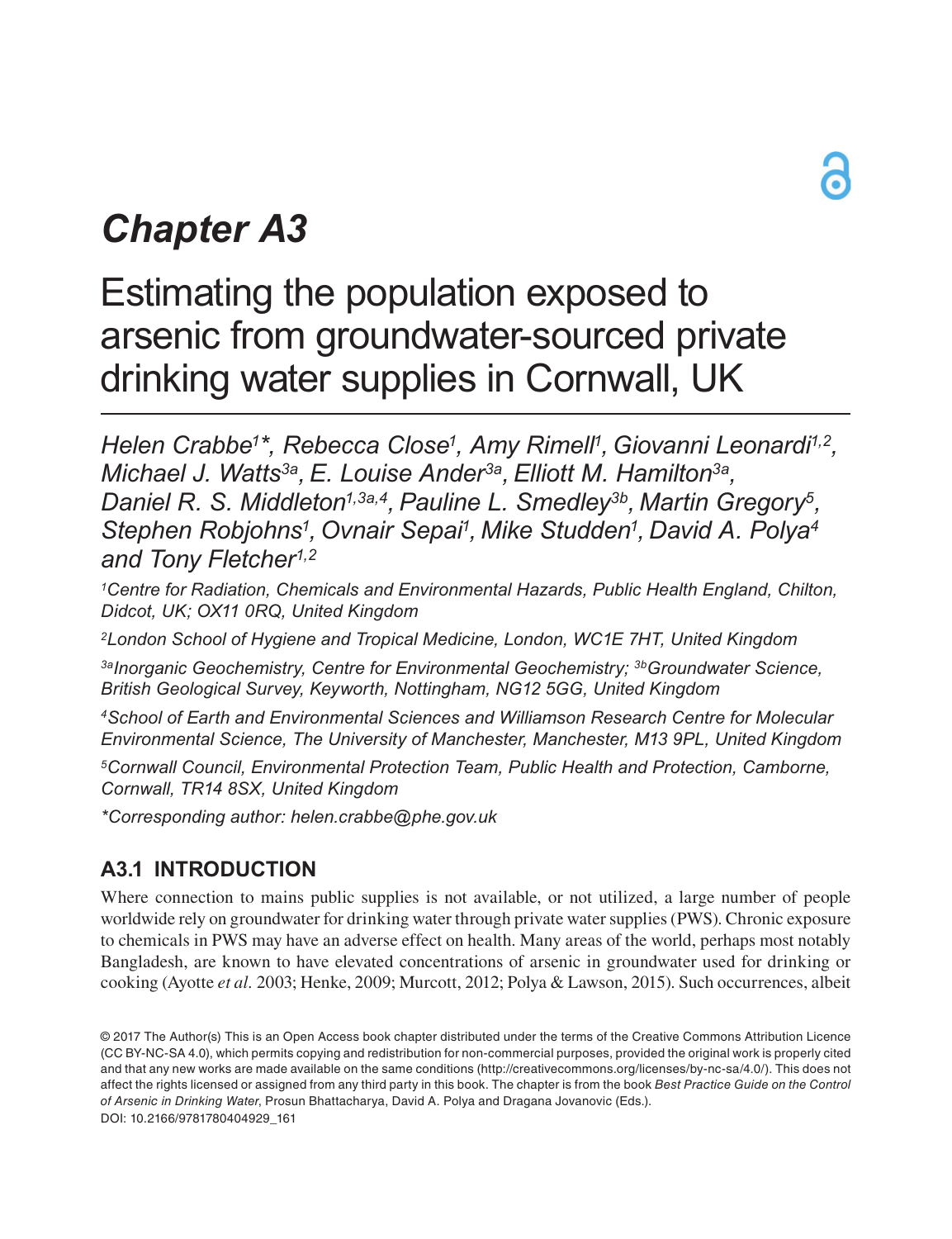at often lower concentrations, have also been documented in the European Union (Kurttio *et al.* 1999; Varsanyi & Kovacs, 2006; Lindberg *et al.* 2006; Hough *et al.* 2010; Jovanovic, 2017) including in the UK and in particular in Cornwall (Ander *et al.* 2016) in the South West of England (Figure A3.1). Elevated arsenic concentrations in groundwater are thought to be causally associated with natural mineralisation and the human exploitation of mineral resources. However, notwithstanding the documented detrimental health effects arising from chronic exposure to arsenic in untreated or inadequately treated PWS, there remains uncertainty as to the precise extent of the population substantially exposed both in Cornwall and in many other parts of the European Union. This is due to the variability in the completeness of PWS records and the complexity of the arrangements for the collection and collation of such data.



**Figure A3.1** Private water supplies sampled in Cornwall, along with location of shared supplies and arsenic concentrations.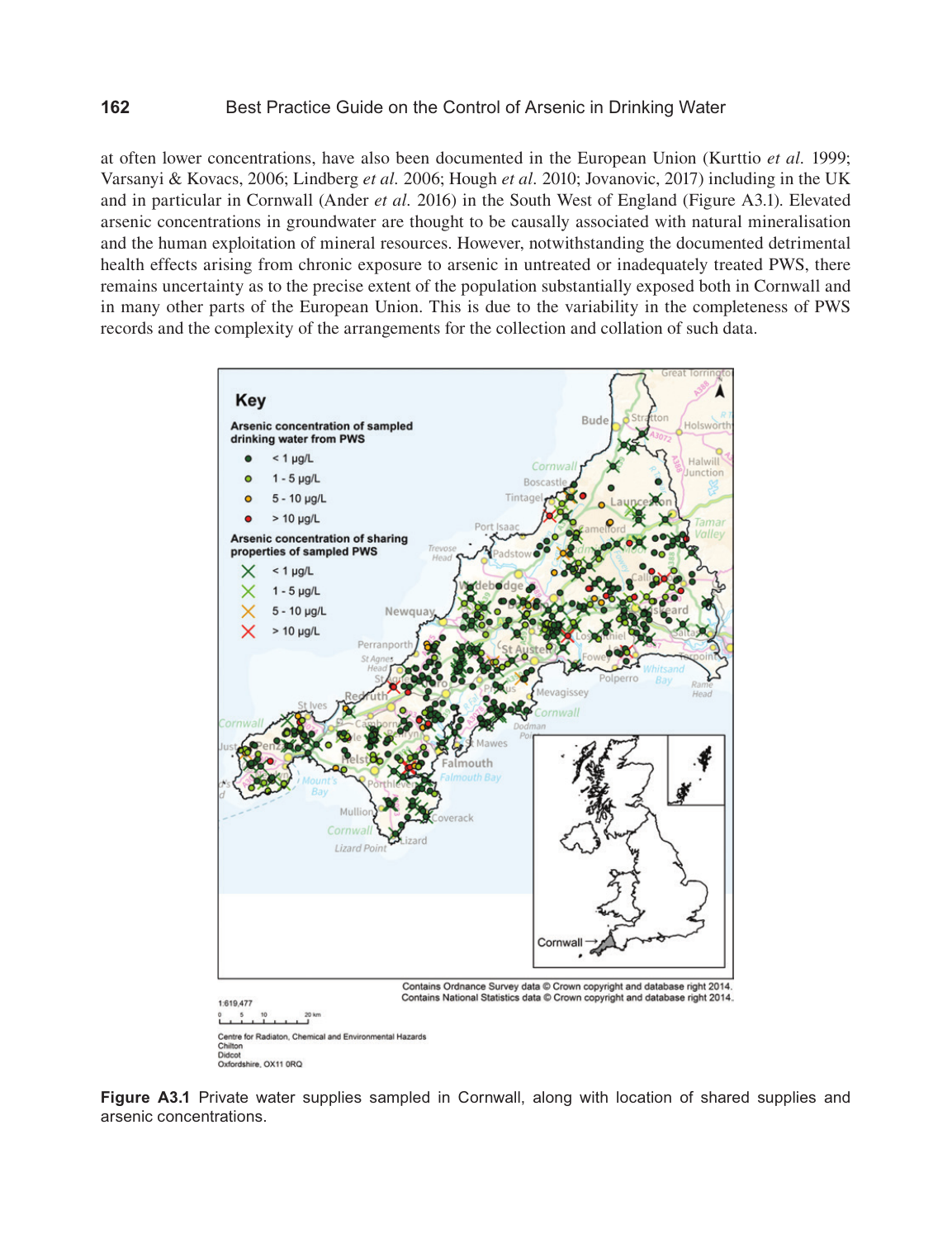We report here a case study of a recent (2011–2013) sampling and analysis programme of PWS in Cornwall and, in particular, (i) estimates of the population exposed to arsenic from PWS in Cornwall and (ii) estimated distribution of PWS arsenic exposures to that population. We estimate the number of people potentially exposed to arsenic above the Prescribed Concentration or Value (PCV) required by national Regulations (Drinking Water Inspectorate (DWI), 2009), which was implemented from the EU Directive 98/83/EC (Council of the European Union, 1998) and the WHO guideline value (WHO, 2011a) of 10 µg/L. The potential health effects of arsenic exposure and a process for communication of risks to users is also outlined.

#### **A3.2 METHODS**

### **A3.2.1 Recruitment of households with PWS**

The existing list of households known to use PWS was provided in late 2010 by Cornwall Council and used for two field campaigns, east Cornwall (2011) and west Cornwall (2013). Households were targeted where it was known that they had a groundwater source (borehole, spring capture or traditional large-diameter well), serving a PWS. Properties using public supplies, PWS surface water sources, or not using the PWS for domestic drinking water were excluded. Larger PWS serving businesses were also excluded. A total of 3095 records were retained. There were 33 (1%) records removed due to the use of surface water, rather than groundwater, for the PWS. Some records were incomplete, and these were clarified on contact with potential volunteer householders to ensure that the PWS met the study design criteria.

A stratified, random design was used: records were classified into one of 10 geological categories, within which the records were randomised for sequence of contacting. It is, however, important to note that participation was entirely on a voluntary basis.

Where contact details of residents were incomplete (37%), these were amended by searching the council records (e.g. environmental health records, council tax records), the electoral roll and telephone or other online directories: where a valid address could not be established the record could not be used (~30% of records). Contact was made by letter (>2000 in total) and follow-up phone call to ensure adequate recruitment. In east Cornwall a local newspaper advertisement was also used.

Householders were encouraged to participate by the provision of the measured chemical data for their property, free-of-charge. After a two week recruitment drive for each phase, 497 households volunteered for the study and had their PWS drinking water sampled in spring (March/April) 2011 and 2013. A further fifteen properties were sampled when householders were absent in 2011, leading to ambiguity in knowing the extent of treatment used in water serving exterior taps: this was avoided in 2013 sampling. These data were not used as drinking water samples.

On recruitment, the head of the household and/or PWS owner were asked a series of questions by telephone, about the nature of the water supply, water treatment methods, the number of people living in the property and the number of properties the supply served. From this, the total number of residents served by the sampled PWS and the total number of properties served by the sampled PWS was calculated.

Further sampling design and chemical data collection methods are detailed in Ander *et al.* (2016). There were 497 samples taken to assess the chemical quality of drinking water from groundwater-sourced PWS (Figure A3.1).

#### **A3.2.2 Estimating the number of PWS and residents served in Cornwall**

The exact number of PWS in Cornwall serving domestic properties is not known. The most recent record of domestic PWS currently registered in Cornwall  $(n = 2995)$  was used (DWI, 2015) as a starting basis. This was considered a more up-to-date assessment originating from Cornwall Council than the database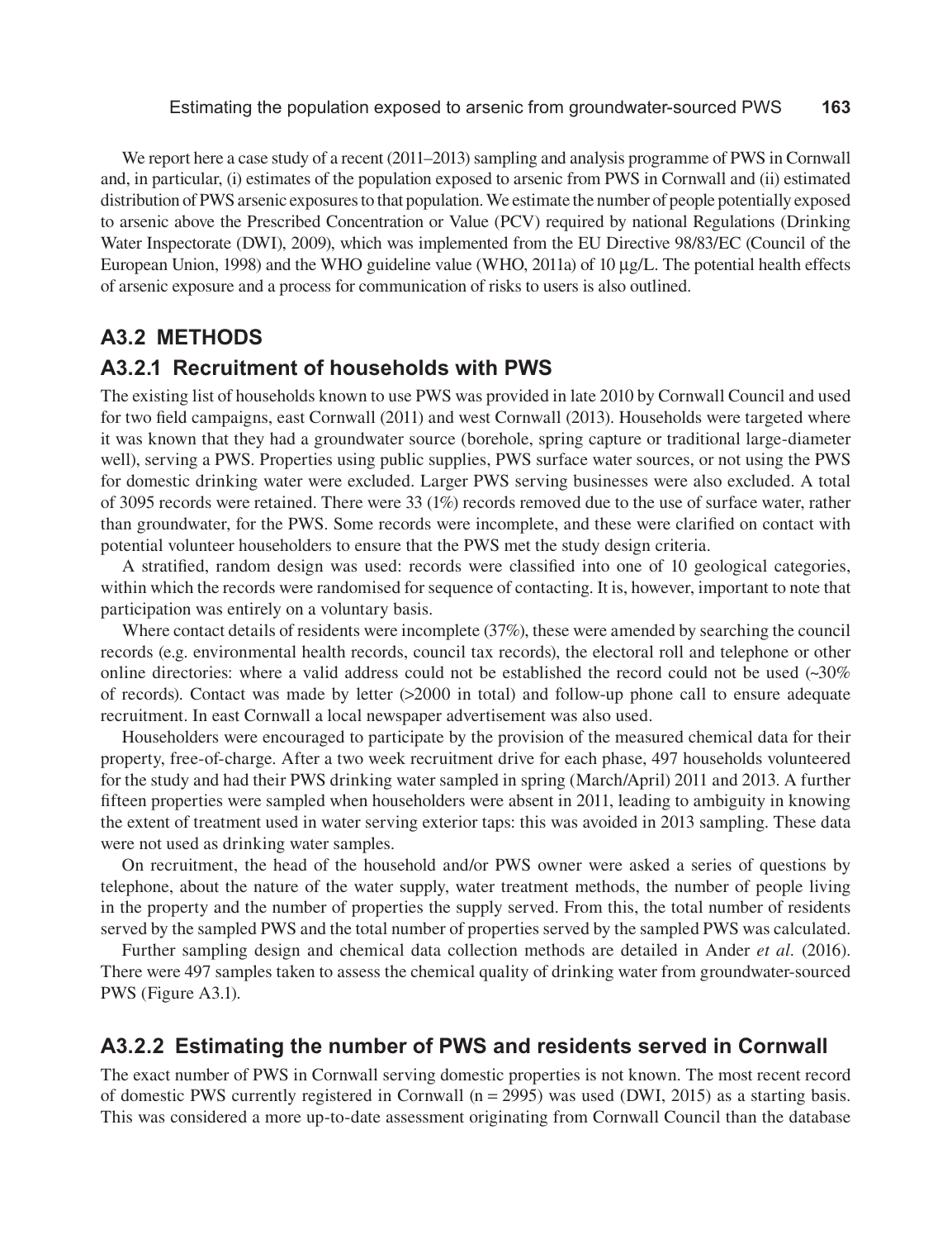version used in the original study planning. The average number of residents per household was calculated on a *pro rata* basis using the telephone householder questionnaires. These were also the source for information on numbers of further domestic properties served by a PWS source.

There were a number of households which also ran businesses with temporary residents on their property (caravan sites, holiday lets, holiday bed and breakfast). Only permanent residents at these sites were included in this assessment.

#### **A3.2.3 Estimating the population exposed to arsenic in PWS**

The distribution of arsenic concentrations in the surveyed tap water samples (Ander *et al.* 2016) was applied to the modelled number of PWS and the residential population served in Cornwall.

#### **A3.3 RESULTS**

#### **A3.3.1 Estimating the number of PWS residents included in the survey**

From the telephone recruitment questionnaire, it is known that 1263 residents were served by the PWS, at 94%  $(n = 467)$  of the sampled households, giving an average of 2.7 individuals per household. Using a Geographical Information System (GIS) and the National Population Database (NPD) (HSL, 2015) shapefile, we estimate that an additional 81 people are likely to live in the 30 households (6%) for which we do not have records, giving a total of 1344 residents served by the sampled PWS. This average occupancy rate is higher than the 2011 Census data (mean 2.3) (Cornwall Council, 2012).

In this study,  $62\%$  (n = 308) of households were the only users of the PWS, with  $31\%$  (n = 154) sharing their supply with other properties, based on questionnaire responses (7% not known). We found a higher proportion of small shared supplies than the DWI estimate of  $14\%$  (n = 533) on shared supplies (z score test shows a difference in the proportions,  $p < 0.001$ ).

The shared supplies provide a further 352 households, in addition to the 154 which were sampled, using telephone questionnaire responses  $(n = 126)$  and otherwise estimated using GIS (Figure A3.2). We predict these contained 950 residents. Thus 849 properties are estimated to have 2294 people using drinking water from the PWS that we sampled.



**Figure A3.2** Distribution of the number of additional dwellings served by the sampled PWS in Cornwall (data available for 126 PWS).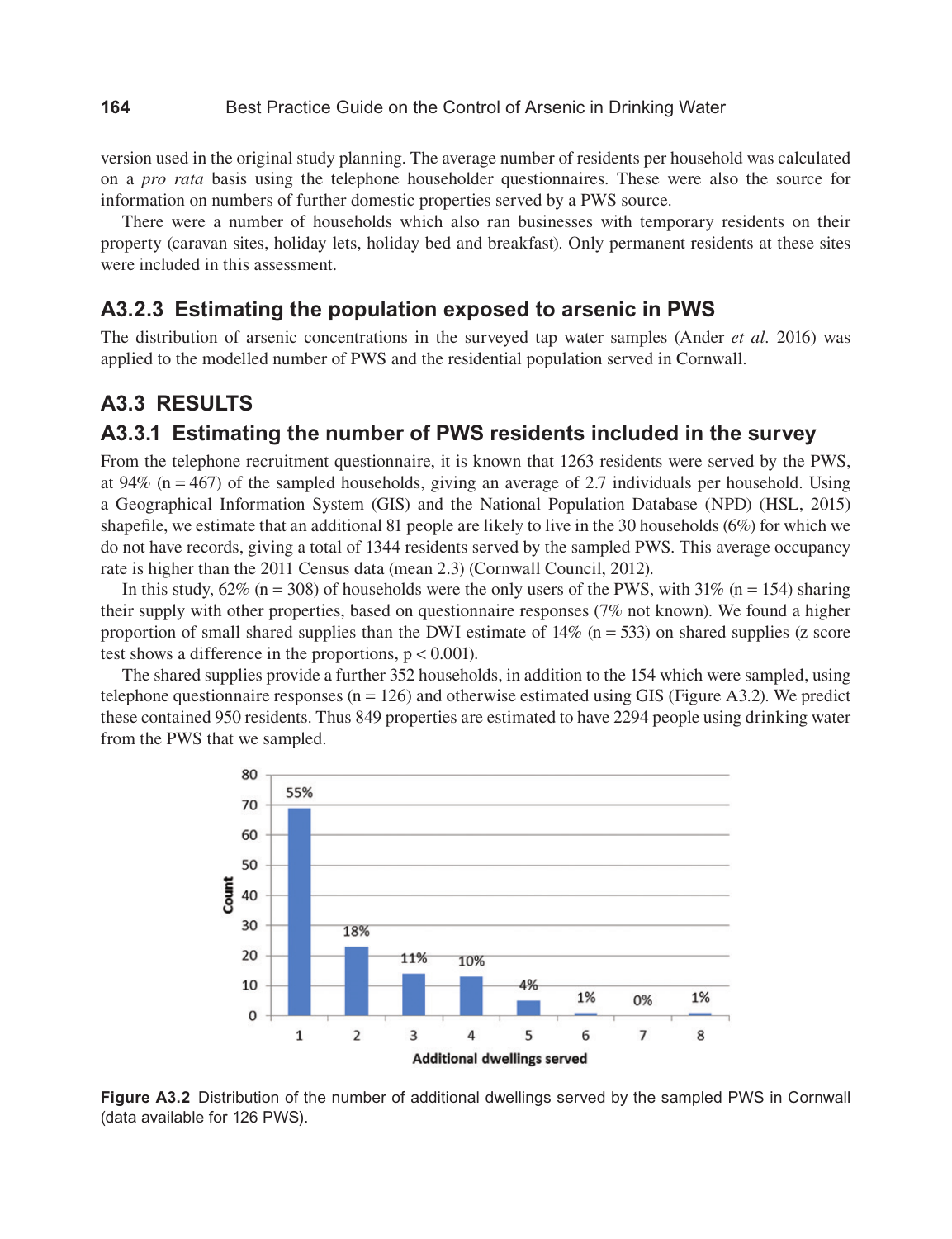## **A3.3.2 Estimated Cornish population using PWS, from official records**

The DWI (2015) estimated that there are some 37,717 PWS in England, of which 67% (25,270) serve a single household, known as 'Single Domestic Dwellings' (SDDW). In Cornwall  $65\%$  (n = 2462) are recorded as SDDW PWS.

DWI (2015) estimated that 5.25% of the population in Cornwall are served by 3811 PWS, considering all types of PWS. Given a total population of 545,335 in 2014 (ONS, 2015a), this implies 28,630 people are drinking water from PWS. Using the ONS Rural Urban Classification of land use (ONS, 2015b), we find that 97% of sampled PWS were in rural hamlets (77%) or rural villages (20%), with the remainder in more urban settings. The total Cornish population (2011 Census) for these rural hamlet and village areas was 182,655, implying that 16% of the population in these settings may be using PWS.

## **A3.3.3 Estimating the population exposure distribution to drinking water arsenic**

The number of households that exceeded the PCV (10  $\mu$ g/L) for arsenic was 27 (5.4%). These served 66 residents and it was known that 15 additional properties (serving 21 people) also shared these PWS, giving 87 users. We assume that their drinking water concentrations are identical to that of the sampled property, and not affected in any way by individual household treatment which may be installed. We also calculate the residents potentially exposed to arsenic categories of <1, 1–5, 5–10 and >10  $\mu$ g/L by the same method.

Of the 28,630 people estimated to be using PWS drinking water in Cornwall, and assuming 5.4% exceeding the As PCV, we infer that there could be approximately 1,432 residents in Cornwall using tap water which exceeds the As PCV. Caveats in this calculation include the assumption that only a negligible proportion of PWS are not sourced from groundwater, and the (unquantified) uncertainty on the 5.25% estimate of the population using PWS in Cornwall. Applying the As concentration distribution found in the 497 samples to the wider population calculated to be using PWS, Table A3.1 summarises the number of households and people predicted to be exposed to varying levels of arsenic measured in the PWS in Cornwall.

| <b>Arsenic Concentration</b><br>Range<br>$(\mu g/L)$ | <b>Proportion of</b><br><b>Total Groundwater</b><br>Supplied PWS (%) | <b>Predicted Number</b><br>of Households | <b>Predicted Number</b><br>of Residents |
|------------------------------------------------------|----------------------------------------------------------------------|------------------------------------------|-----------------------------------------|
| $<$ 1                                                | 71                                                                   | 7650                                     | 20,327                                  |
| $1 - 5$                                              | 20                                                                   | 2155                                     | 5726                                    |
| $5 - 10$                                             | 4                                                                    | 431                                      | 1145                                    |
| $>10$                                                | 5                                                                    | 539                                      | 1432                                    |
| <b>Total</b>                                         | 100%                                                                 | 10,774                                   | 28,630                                  |

**Table A3.1** Distribution of arsenic concentrations and number of exposed residents and households modelled (based on NPD and DWI PWS data). The PCV for arsenic is 10 µg/L.

### **A3.4 DISCUSSION**

## **A3.4.1 Guideline values, standards and health effects of arsenic in drinking water**

The UK PCV (2009) and WHO (2011a) provisional drinking water guideline value for arsenic of 10  $\mu$ g/L is set to protect health. Long-term (many years) exposure to relatively high arsenic drinking water levels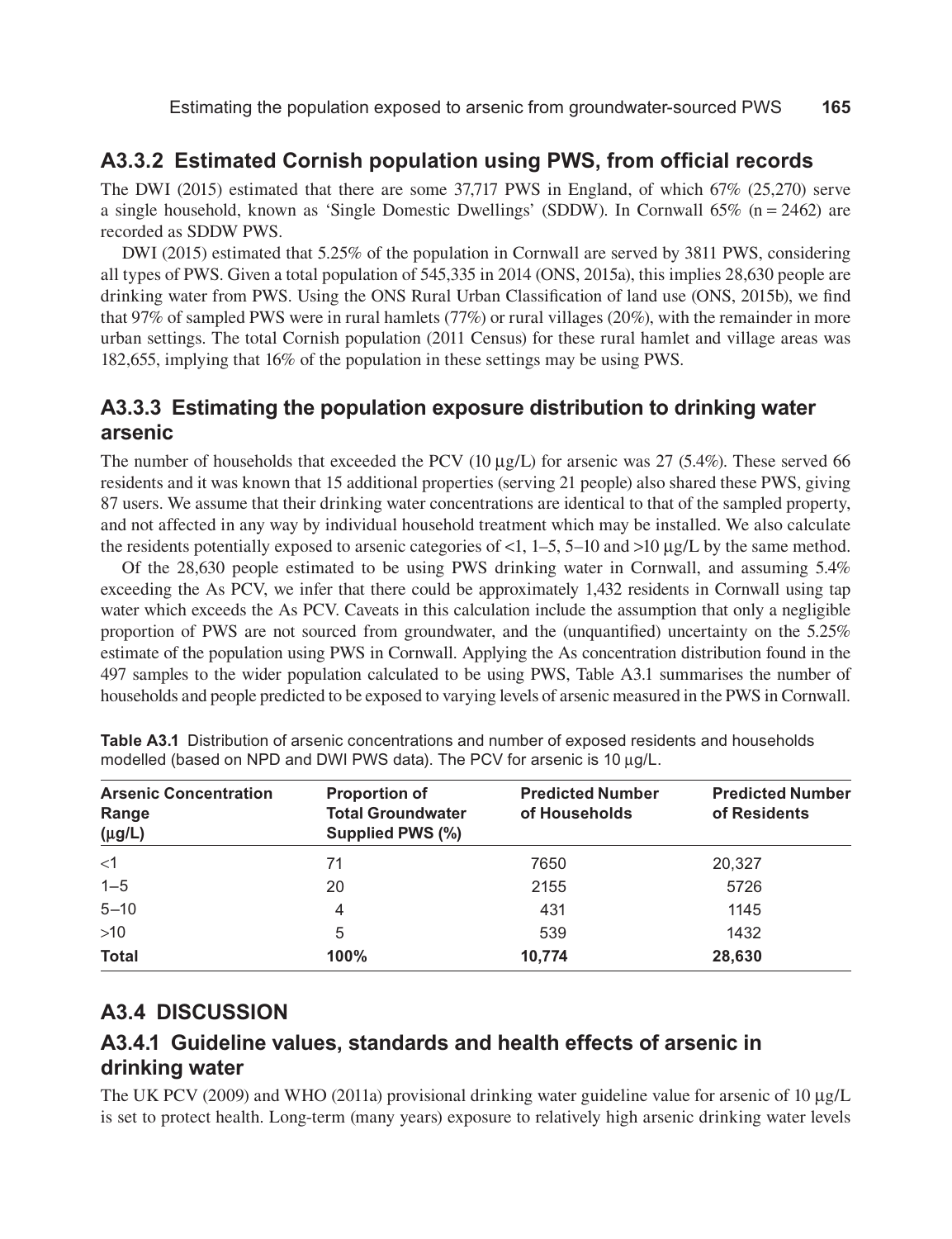can produce skin lesions (e.g. hyperpigmentation and hypopigmentation), peripheral vascular disease, peripheral neuropathy and an increased risk of skin, lung and bladder cancer (HPA, 2011; WHO, 2011b). The International Agency for Research on Cancer (IARC) determined that long term exposure to inorganic arsenic (the form most commonly found in water) can cause cancer of the lung, skin and bladder (IARC, 1987, 2004, 2012; WHO, 2011b). The WHO consider that it is not possible to identify a level of exposure to arsenic that is completely free from cancer risk and Leonardi *et al.* (2012) suggest possible detrimental health impacts arising from chronic exposure through drinking water with sub-PCV concentrations. Therefore, exposure to inorganic arsenic from drinking water should be as low as reasonably practicable (ALARP) (WHO, 2011a).

Arsenic accumulates in the placenta where it may impair function and lead to a reduction in the efficiency of nutrient transport to the foetus. Additionally, it can cross the placenta and may then cause toxic effects (UKTIS, 2012). There is some evidence that arsenic exposure to the unborn baby or infants may adversely affect the developing nervous system (e.g. impaired cognitive functions, such as learning and memory) and lead to reduced birthweight (EFSA, 2009). Therefore, Public Health England (PHE) advises that women who are pregnant should avoid drinking water containing arsenic at levels above the UK PCV (updated advice from HPA, 2011).

#### **A3.4.2 Public health advice given to households with exceedances**

For any households that had one or more exceedance of PCVs, PHE and Cornwall Council sent chemical specific advice in the form of public health advice sheets. This was sent alongside the results of the chemical testing that summarised the main sources of the contaminant, outlined the potential acute and chronic health effects, and suggested action to be taken to reduce exposure to the contaminant [see for example [http://www.bgs.ac.uk/sciencefacilities/laboratories/geochemistry/igf/Biomonitoring/arsenicSW.](http://www.bgs.ac.uk/sciencefacilities/laboratories/geochemistry/igf/Biomonitoring/arsenicSW.html) [html](http://www.bgs.ac.uk/sciencefacilities/laboratories/geochemistry/igf/Biomonitoring/arsenicSW.html)]. The local authority supported with advice on mitigation measures to reduce arsenic concentrations in PWS.

The advice given to households with arsenic exceedance included some immediate, precautionary, health advice that included the following:

- Recommendation to avoid drinking and cooking with tap water containing arsenic above the PCV on a long-term basis.
- Pregnant women should avoid drinking water containing arsenic above the PCV.
- For any exceedances found, further testing was advised as there are different factors such as seasonal variation (particularly wet or dry months) that could affect the results. If the results further exceed the PCV, PHE recommended not drinking or cooking with the PWS tap water on a long-term basis.

The advice to anyone who had been regularly consuming water from the affected supply and had adverse effects consistent with excessive arsenic consumption was to seek advice from their general medical practitioner (GP). GPs were also sent briefings to advise them of the sampling programme and advised to seek specialist clinical toxicological advice from the National Poisons Information Service (NPIS, 2015).

The results of the water testing were sent back to the householders via letters, along with the advice sheets and any high or excessive exceedances were individually followed up with phone calls to raise awareness of the problem and advise of action to take.

The majority of enquiries received from the feedback of results were regarding what action to take and seeking assurance of the health risk posed. When a subset of households were contacted a year later, asking if they would take part in a follow–on biomonitoring study (Middleton *et al.* 2016a, 2016b), feedback was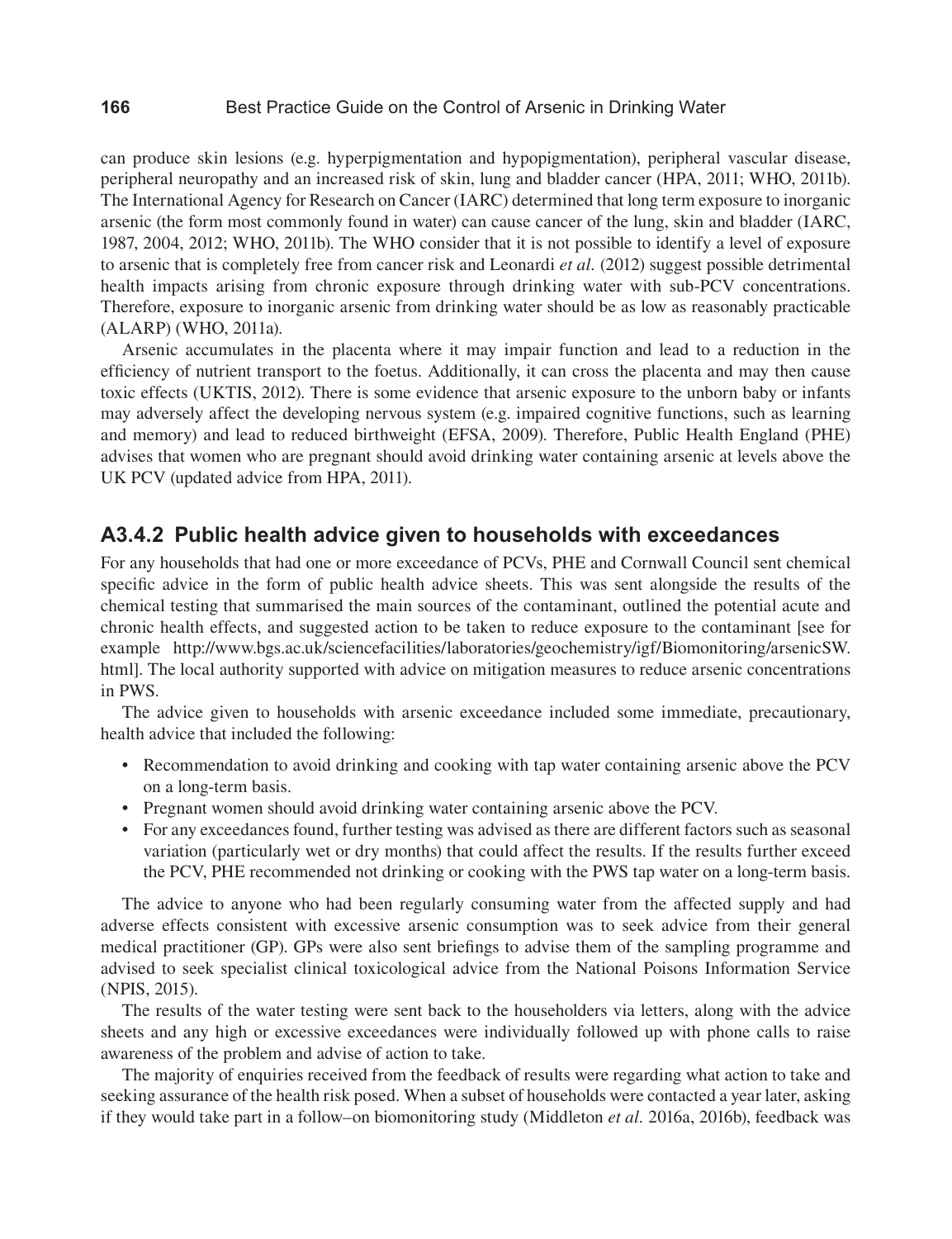gained on the actions they had taken following the results of the water testing. Some households had taken action on the advice given; undertaking maintenance of treatment systems or switching to bottled water for drinking, whilst others hadn't.

## **A3.4.3 Evaluating arsenic PCV exceedances**

Between 2010 and 2014, the DWI reported that 5.6% (14/249) of arsenic tests on SDDW in England failed the PCV (DWI, 2015). This is comparable to our overall study finding 5.4% failure in Cornwall alone. In this study, a substantial number of PWS shared the supply with other properties (31%), greatly increasing the number of residents served by these supplies.

DWI (2015) estimated that 5.25% of the population in Cornwall are served by private supplies, including larger shared supplies – using that value would appear to indicate ~10,800 properties with PWS (based on 28,630 users and an average household occupancy of 2.7), a somewhat higher figure than the ~3100 number on the register). There is anecdotal information that these records may be incomplete, particularly for the SDDW properties, probably because SDDW are not required to risk assess and monitor the PWS being used (DWI, 2009). In Northern Ireland (NI), where 99% of PWS are from groundwater, records of SDDW  $(n = 128)$  were an under-representation by  $\sim 1,100$  properties, as calculated by subtraction of the known public and private supplies from the total households in NI (DWINI, 2014). These unregistered PWS were thought to be SDDW. The numerical inconsistencies and the DWINI report indicate the potential scale of the knowledge gap in relation to domestic use of PWS.

#### **A3.4.4 Representativeness of samples and caveats**

Drinking water samples were collected from 497 household PWS, approximately 17% of the ~3100 households on the original public register. Visits to households took place in the day, from 08:00 to 18:00, with some appointments available in the evenings and through the weekend to allow for the working population. There may be over-representation of older people in this survey, perhaps influenced by their more flexible availability for appointments, as was seen in the follow-up biomonitoring study (Middleton *et al*, 2016a,b). Business and commercial users of PWS were excluded from the study, unless they used a PWS for domestic drinking water.

In west Cornwall in 2013, 12% of households declined to take part when invited. The reasons for refusal included:

- The resident had their PWS tested regularly and therefore didn't think it was necessary to have an additional sample taken.
- The resident didn't want the additional hassle of having their PWS sampled (not convenient).
- The resident was not available during the water sampling programme.
- The resident did not use their PWS for drinking, but used mains water instead.

Similar reasons were given for refusal in east Cornwall in 2011.

Representativeness of the sample is reflected in our recruitment methods; based on the characteristics of recruited households, such as householders being retired or working, household size, number of shared supplies, land use classification, property type and geological classification. Characteristics of un-recruited households may differ in terms of these parameters.

Bias may occur through our recruitment methods. We could only contact and invite households if they were known to have a PWS, and if their details were up to date or known to various directories or council sources. Recruitment stopped when all appointment slots were booked. Householders less concerned with the quality of their supplies, or not wishing to be on an official register, may not have responded to the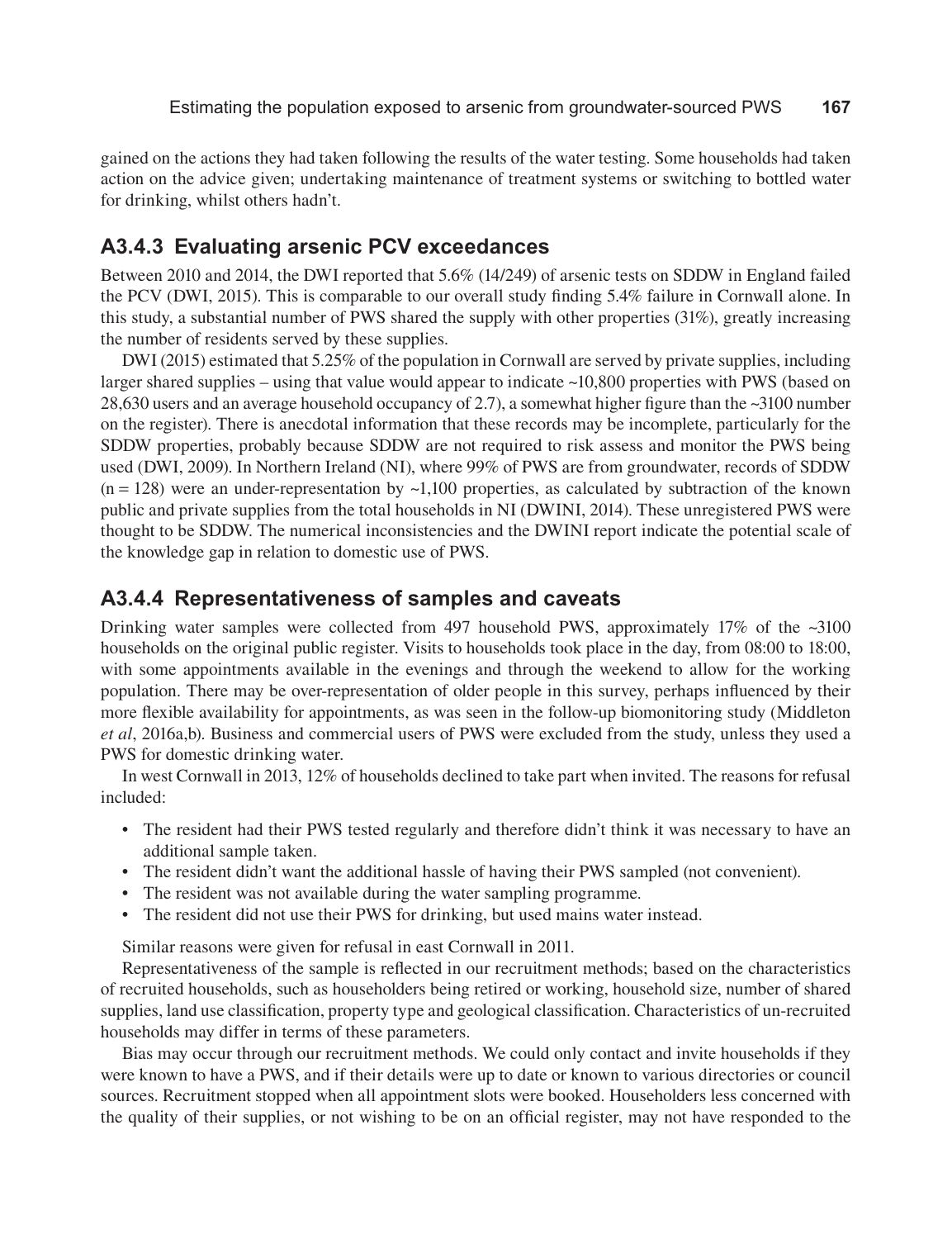#### **168** Best Practice Guide on the Control of Arsenic in Drinking Water

invite. The sample size depended upon the budget and resources available to the sampling team. It was necessary for householders to be available within the sampling programme or otherwise provide consent for access to their PWS and/or tap water supply. A small proportion of households were sampled as a result of meeting field teams on-site or word of mouth between neighbours, for which many of these were not on the central register.

The estimates of population exposure depended upon the accuracy of the source data, although DWI estimates are summaries of data reported by each council annually. Information on the number of residents per property depended upon residents reporting true occupancy in the questionnaire. The NPD is modelled on census returns and *ad-hoc* administrative surveys. Both can be subject to reporting biases and inaccuracies. Information on shared supplies depended upon respondents giving accurate responses to the questionnaire. There were some missing data in the form of non-response or 'not known' for some questions. Some inaccuracies were recorded as the water treatment method was unknown or incorrectly stated by the householder, as validated by the field notes taken by BGS at the time of visits against resulting data (Ander *et al.* 2016).

#### **A3.5 CONCLUSIONS**

A survey of 497 households in Cornwall between 2011 and 2013, recorded 5.4% of households to be utilising drinking water from PWS with arsenic concentrations exceeding the PCV of 10 µg/L. A further 4% of households recorded PWS arsenic concentrations between 5 and 10 µg/L, whilst 30% of households had PWS arsenic concentrations above 1  $\mu$ g/L.

On the basis of a representative PWS population sampled in Cornwall, an estimation of the total population in Cornwall utilising PWS for drinking water was calculated to inform the distribution of the population exposed to 1, 5–10 and 10 µg/L arsenic in their PWS drinking water. Private water drinking supply user estimates and surveyed PWS arsenic concentrations indicated that approximately 1432 people in Cornwall are likely to be chronically exposed to arsenic through their PWS at concentrations exceeding the PCV of 10  $\mu$ g/L; a further 1145 are likely to be exposed at concentrations between 5 and 10  $\mu$ g/L and a likely total of over 20,300 exposed at concentrations above 1 µg/L. Public health advice sheets were prepared to outline the chronic risks of drinking water with elevated arsenic. Householders were sent advice if their water exceeded the PCVs. Cornwall Council continue to risk assess PWSs and recommend or enforce remediation where appropriate. In identifying the risk of arsenic the intention is to communicate the risk to those affected and local communities. It is hoped that in the future where similar situations arise, local authorities could utilise the advice sheets as a resource to highlight the risks to PWS users.

This work highlights the importance of testing for arsenic in SDDW and shared PWS particularly in areas of high geological risk. Further research is being carried out to more accurately estimate the population exposure from biomonitoring samples provided by a subset of these PWS householders and will be the subject of further publications (e.g. Middleton *et al.* 2016a,b). This work can inform the risk assessment of consumption from PWS and in the planning and implementation of public health prevention strategies. Further information on the project is available from:

<http://www.bgs.ac.uk/sciencefacilities/laboratories/geochemistry/igf/Biomonitoring/arsenicSW.html>

#### **A3.6 ACKNOWLEDGEMENTS**

The authors would like to thank all the householders who participated in the study. PHE colleagues are thanked for their support and input including the South West PHE Centre for field work co-ordination, recruitment of households and project management. Public health students also helped to recruit householders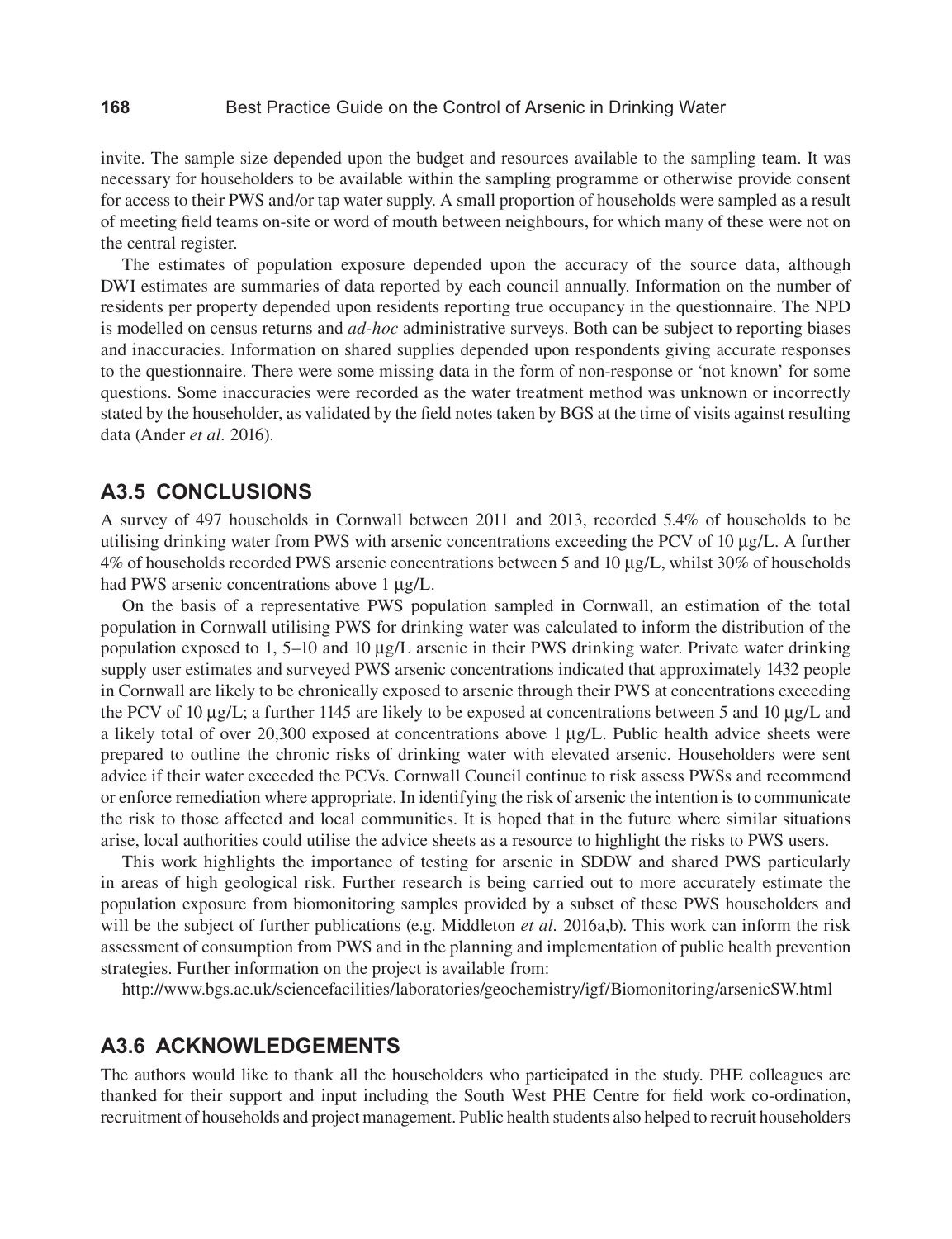to the study. Allister Gittins of PHE conducted some GIS analysis to prepare Cornwall specific population datasets. Neville Verlander of PHE provided statistical advice. We thank Cornwall Council Environmental Protection Team for access to the public register of private water supplies, and for dissemination of results and advice to householders. PHE funded the study design, field collection and analysis within the Environmental Public Health Tracking programme. DM was funded by NERC through a UoM/BGS joint PhD studentship (Contract No. GA/125/017, BUFI Ref: S204.2). All other costs were met by the authors' organisations.

### **A3.7 REFERENCES**

- Ander E. L., Watts M. J., Smedley P. L., Hamilton E. M., Close R., Crabbe H., Fletcher T., Studden M., Rimell A. and Leonardi G. (2016). Variability in private drinking water supply chemistry, and the impact of domestic treatment systems on water quality. *Environmental Geochemistry and Health*, DOI: 10.1007/s10653-016-9798-0.
- Ayotte J., Montgomery S., Flanagan S. and Robinson K. (2003). Arsenic in Groundwater in Eastern New England: Occurrence, Controls, and Human Health Implications. *Environmental Science and Technology*, **37**, 2075–2083.
- Cornwall Council (2012). 2011 Census, at a glance (First Release), July 2012 [https://www.cornwall.gov.uk/media/](https://www.cornwall.gov.uk/media/3624040/Census_at_a_glance_1stRelease.pdf) [3624040/Census\\_at\\_a\\_glance\\_1stRelease.pdf](https://www.cornwall.gov.uk/media/3624040/Census_at_a_glance_1stRelease.pdf)
- Council of the European Union (1998). The quality of water intended for human consumption. Council Directive 98/83/EC. Available at: [http://ec.europa.eu/environment/water/water-drink/legislation\\_en.html](http://ec.europa.eu/environment/water/water-drink/legislation_en.html)
- Drinking Water Inspectorate (DWI) (2009). Drinking water safety Guidance to health and water professionals. [http://www.dwi.gov.uk/stakeholders/information-letters/2009/09\\_2009Annex.pdf](http://www.dwi.gov.uk/stakeholders/information-letters/2009/09_2009Annex.pdf)
- Drinking Water Inspectorate (2015). Drinking water 2014: Private water supplies in England, July 2015. [http://dwi.](http://dwi.defra.gov.uk/about/annual-report/2014/pws-eng.pdf) [defra.gov.uk/about/annual-report/2014/pws-eng.pdf](http://dwi.defra.gov.uk/about/annual-report/2014/pws-eng.pdf)
- Drinking Water Inspectorate for Northern Ireland (DWINI) (2014). Drinking water quality in Northern Ireland, 2013. Northern Ireland Environment Agency, Belfast. ISBN: 978-1-907053-73-3.
- EFSA (European Food Safety Authority) (2009). Panel on Contaminants in the Food Chain (CONTAM), Scientific Opinion on Arsenic in Food. *EFSA Journal*, **7**(10), 1351. Available at: [http://www.efsa.europa.eu/sites/default/](http://www.efsa.europa.eu/sites/default/files/scientific_output/files/main_documents/1351.pdf) [files/scientific\\_output/files/main\\_documents/1351.pdf](http://www.efsa.europa.eu/sites/default/files/scientific_output/files/main_documents/1351.pdf)
- Health and Safety Laboratory (HSL) (2015). National Population Database: [http://www.hsl.gov.uk/resources/](http://www.hsl.gov.uk/resources/health-safety-insights/a-tool-for-uk-contingency-planning) [health-safety-insights/a-tool-for-uk-contingency-planning](http://www.hsl.gov.uk/resources/health-safety-insights/a-tool-for-uk-contingency-planning)
- HPA (now PHE) (2011). Compendium of Chemical Hazards: Arsenic. Available at: [https://www.gov.uk/government/](https://www.gov.uk/government/uploads/system/uploads/attachment_data/file/316730/Compendium_of_Chemical_Hazards_ARSENIC_v4-1.pdf) [uploads/system/uploads/attachment\\_data/file/316730/Compendium\\_of\\_Chemical\\_Hazards\\_ARSENIC\\_v4-1.pdf](https://www.gov.uk/government/uploads/system/uploads/attachment_data/file/316730/Compendium_of_Chemical_Hazards_ARSENIC_v4-1.pdf)
- Henke K. R. (ed.) (2009). Arsenic. John Wiley and Sons. DOI: 10.1002/9780470741122.
- Hough R. L., Fletcher T., Leonardi G. S., Goessler W., Gnagnarella P., Clemens F., Gurzau E., Koppova K., Rudnai P., Kumar R. and Vahter M. (2010). Lifetime exposure to arsenic in residential drinking water in Central Europe. *International Archives of Occupational and Environmental Health*, **83**, 471–481.
- International Agency for Research on Cancer (1987). Overall Evaluations of Carcinogenicity: an updating of IARC Monographs 1–42. IARC Monographs; <http://monographs.iarc.fr/ENG/Monographs/suppl7/suppl7.pdf>
- International Agency for Research on Cancer (2004). Arsenic in drinking-water. IARC Monographs on the Evaluation of Carcinogenic Risks to Humans, Volume 84.
- International Agency for Research on Cancer (2012). Arsenic and arsenic compounds. IARC Monographs on the Evaluation of Carcinogenic Risks to Humans, Volume 100C, pp. 41–93; [http://monographs.iarc.fr/ENG/](http://monographs.iarc.fr/ENG/Monographs/vol100C/mono100C-6.pdf) [Monographs/vol100C/mono100C-6.pdf](http://monographs.iarc.fr/ENG/Monographs/vol100C/mono100C-6.pdf)
- Jovanovic D. (2017). Public health effects of arsenic exposure. In: Best Practice Guide on the Control of Arsenic in Drinking Water, P. Bhattacharya, D. Jovanovic and D. A. Polya (eds), IWA Publishing. This volume.
- Kurttio P., Pukkala E., Kahelin H., Auvinen A. and Pekkanen J. (1999). Arsenic concentrations in well water and risk of bladder and kidney cancer in Finland. *Environmental Health Perspectives*, **107**, 705–710.
- Leonardi G., Vahter M., Clemens F., Goessler W., Gurzau E., Hemminki K., Hough R., Koppova K., Kumar R., Rudnai P., Surdu S. and Fletcher T. (2012). Inorganic Arsenic and Basal Cell Carcinoma in Areas of Hungary, Romania, and Slovakia: A Case–Control Study. *Environmental Health Perspectives*, **120**, 721–726.